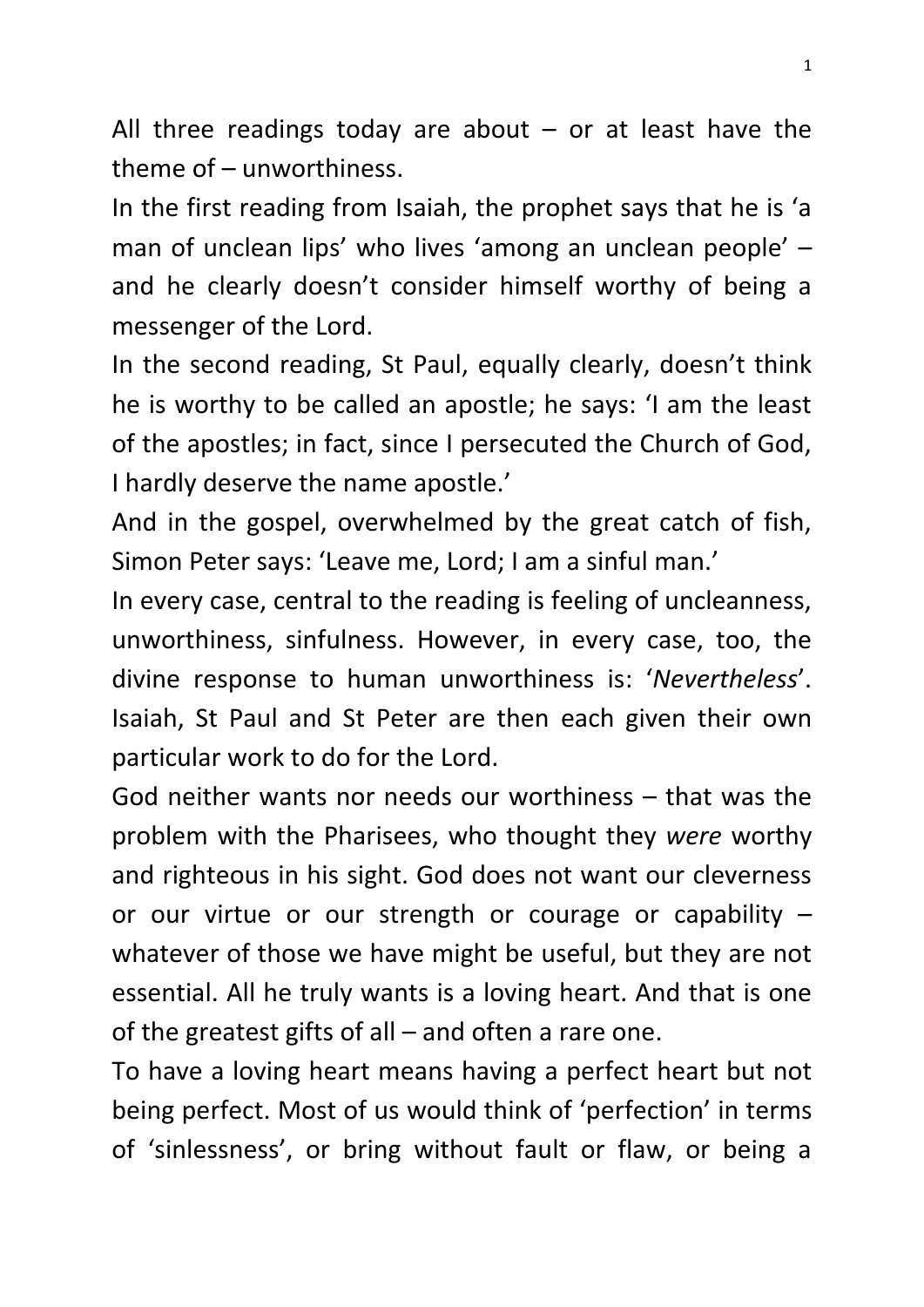saint, or praying all day and never having a cynical, cruel, jealous or dirty thought in our lives – but none of this is perfection. It doesn't mean any of that. Perfection comes from the Latin 'perfectus', which means 'whole'. Perfection means not lacking anything  $-$  any part or any quality  $-$  it means complete, entire and whole. An unopened box of chocolates could be said to be perfect – but once it's been opened and half-a-dozen chocolates have been scoffed, it is no longer perfect because it is not complete.

If we exclude someone from our kindness, then our kindness is not perfect because it is not complete – there is something – someone – missing from it.

When Jesus tells us to be perfect, just as God our Father in heaven is perfect, he also tells us what perfection means: treating everyone equally, regardless of who they are. Not being sinless, with neither fault nor flaw, but treating everyone equally. Because that's exactly what God does.

If we exclude someone from our love, then our love is imperfect because it is not complete, it is not whole.

Love arises in our heart when we have no barrier between ourselves and another, when we meet and encounter others without wanting to pass judgement on them. A loving heart is healing, which is why the heart of Christ, which was the embodiment of divine love, was an irresistible magnet for hearts that were broken, wayward, dry, impoverished and damaged. A loving heart speaks eloquently to other hearts –